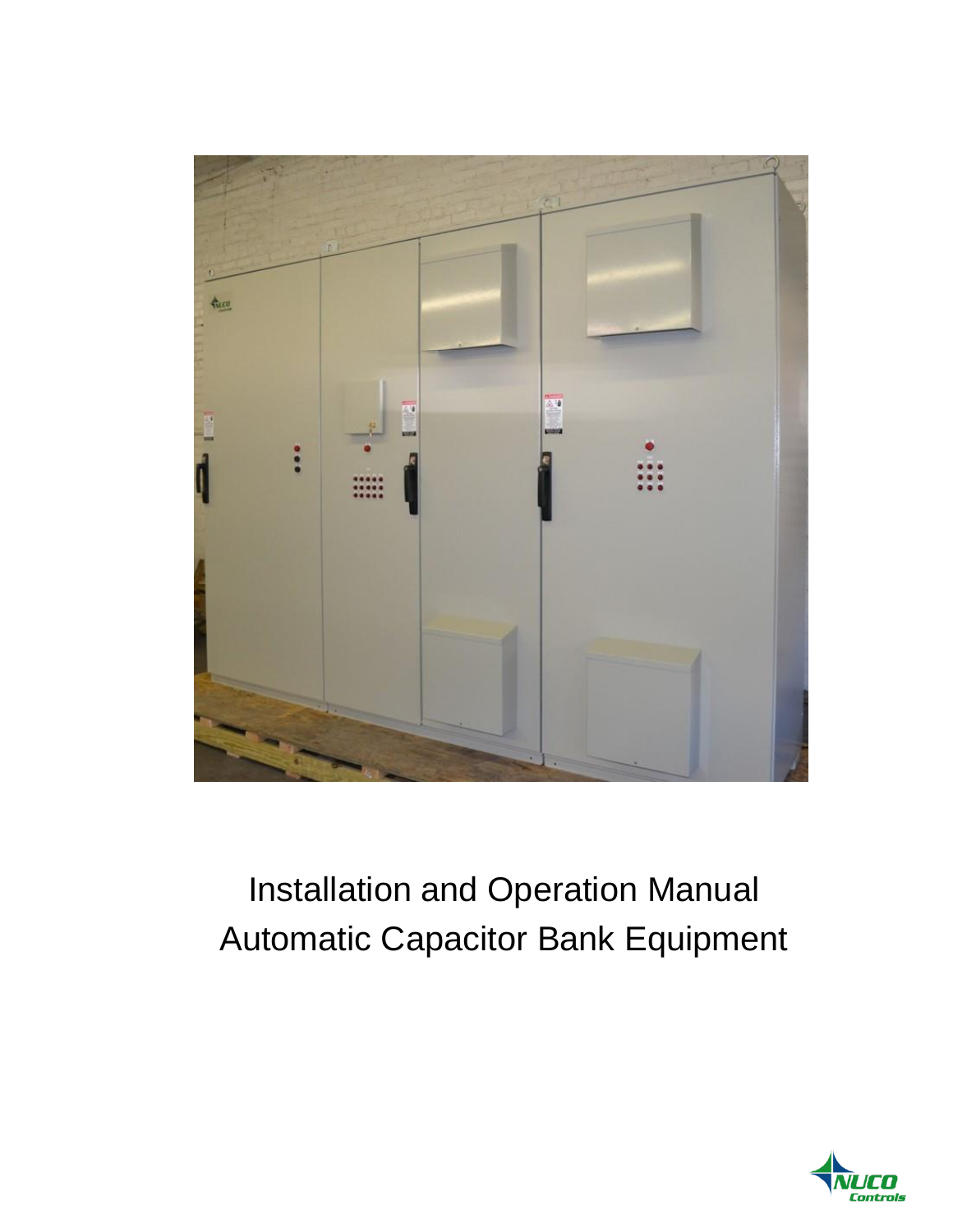# **Table of Contents**

| 1  |                  |       |  |  |  |  |
|----|------------------|-------|--|--|--|--|
| 2  |                  |       |  |  |  |  |
| 3  |                  |       |  |  |  |  |
|    | 3.1              |       |  |  |  |  |
|    | 3.2              |       |  |  |  |  |
|    | 3.3 <sub>2</sub> |       |  |  |  |  |
|    | 3.4              |       |  |  |  |  |
| 4  |                  |       |  |  |  |  |
|    | 4.1              |       |  |  |  |  |
|    | 4.2              |       |  |  |  |  |
|    | 4.3              |       |  |  |  |  |
|    | 4.4              |       |  |  |  |  |
| 5. |                  |       |  |  |  |  |
|    | 5.1              |       |  |  |  |  |
|    | 5.2              |       |  |  |  |  |
|    | 5.3              |       |  |  |  |  |
|    |                  | 5.3.1 |  |  |  |  |
|    |                  |       |  |  |  |  |
|    | 5.4.1            |       |  |  |  |  |
|    | 5.4.2            |       |  |  |  |  |
|    |                  | 5.4.3 |  |  |  |  |
|    | 5.4.4            |       |  |  |  |  |
|    | 5.4.5            |       |  |  |  |  |
|    | 5.4.6            |       |  |  |  |  |
|    | 5.4.7            |       |  |  |  |  |
|    |                  | 5.4.8 |  |  |  |  |
|    |                  | 5.4.9 |  |  |  |  |
| 6  |                  |       |  |  |  |  |
| 7  |                  |       |  |  |  |  |
| 8  |                  |       |  |  |  |  |
| 9  |                  |       |  |  |  |  |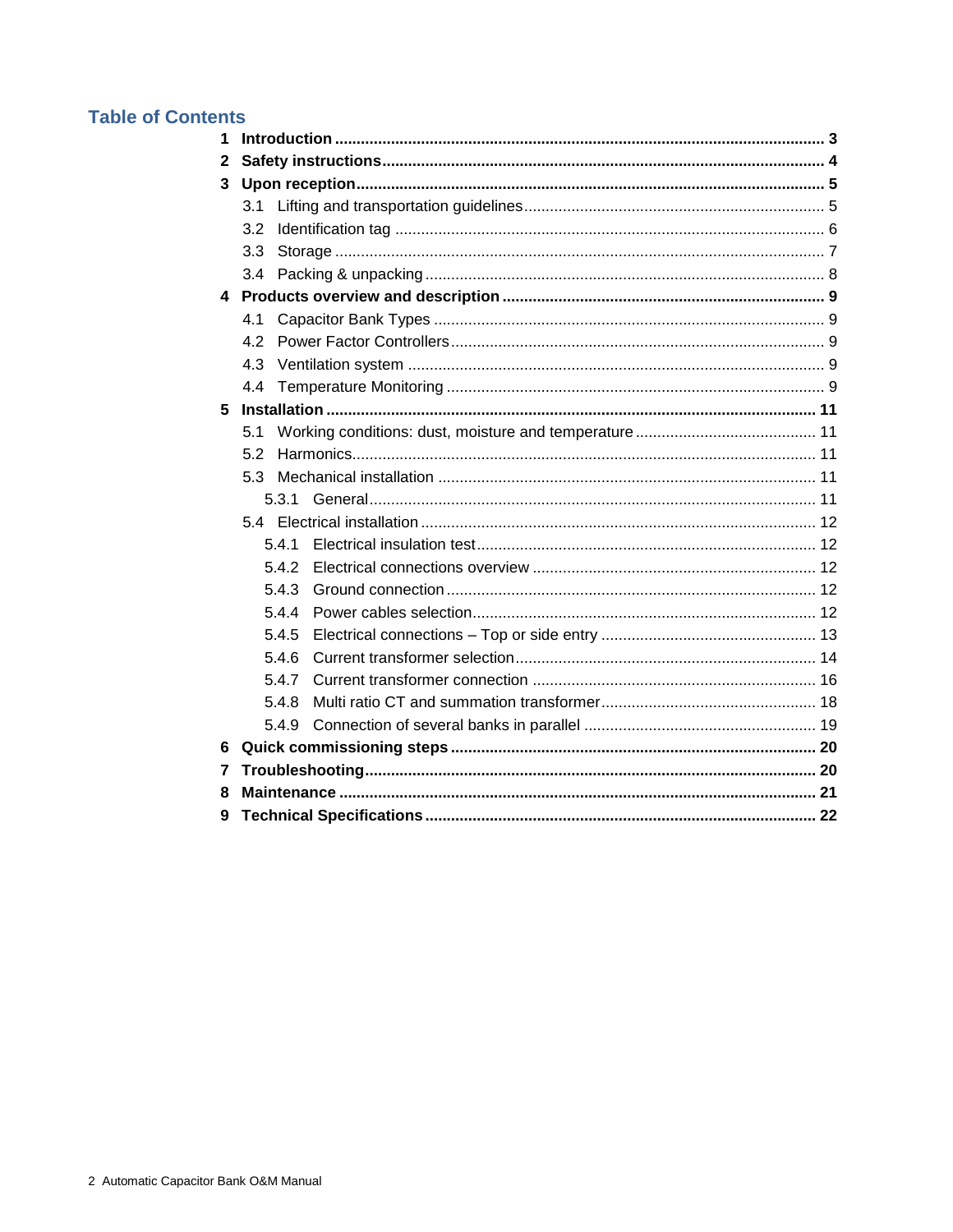# <span id="page-2-0"></span>**1 Introduction**



The operation and installation manual is intended for qualified electricians that are involved in integrating, installing, operating and/or maintaining NUCO's automatic capacitor bank equipment. Electricians are expected to be aware of general electrical wiring practices, electronic components and electrical schematic symbols.

The present manual applies to all automatic capacitor banks.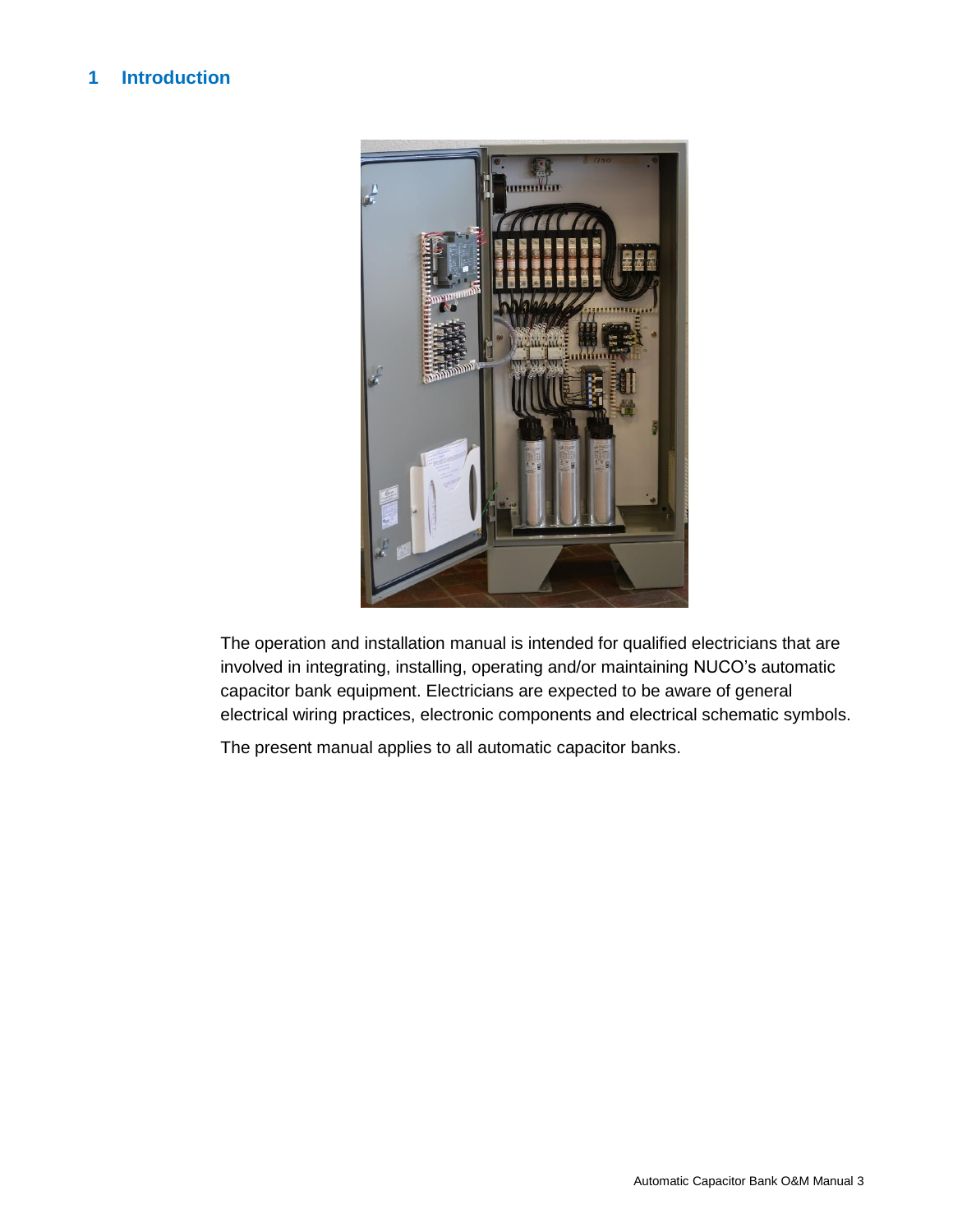# <span id="page-3-0"></span>**2 Safety instructions**



These safety instructions are intended for all work on capacitor equipment.

Neglecting these instructions can cause physical injuries and death.

All electrical installation and maintenance work on automatic capacitor banks should be carried out by qualified electricians.

Do not attempt to work on a powered capacitor equipment.



After switching off the power supply to the capacitor equipment, always wait at least 5 minutes before working on the unit (i.e. time for the power capacitors to be discharged). Always verify that capacitors are discharged.

**Note:** AC capacitors may be charged at a higher voltage than network nominal value.

Before installing the current transformer(s) (CT), make sure that the secondary is short-circuited. Never open the secondary connections of a loaded CT.

You shall always wear insulating gloves and eye-protection when working on electrical installations. Make sure that all local safety regulations are followed.

#### **DANGER:**

**To ensure safe working conditions, all circuits (power and auxiliary) of each individual enclosure should be opened before entry / opening the capacitor bank.**

**This equipment contains capacitors. Check for residual voltage before working inside the equipment.**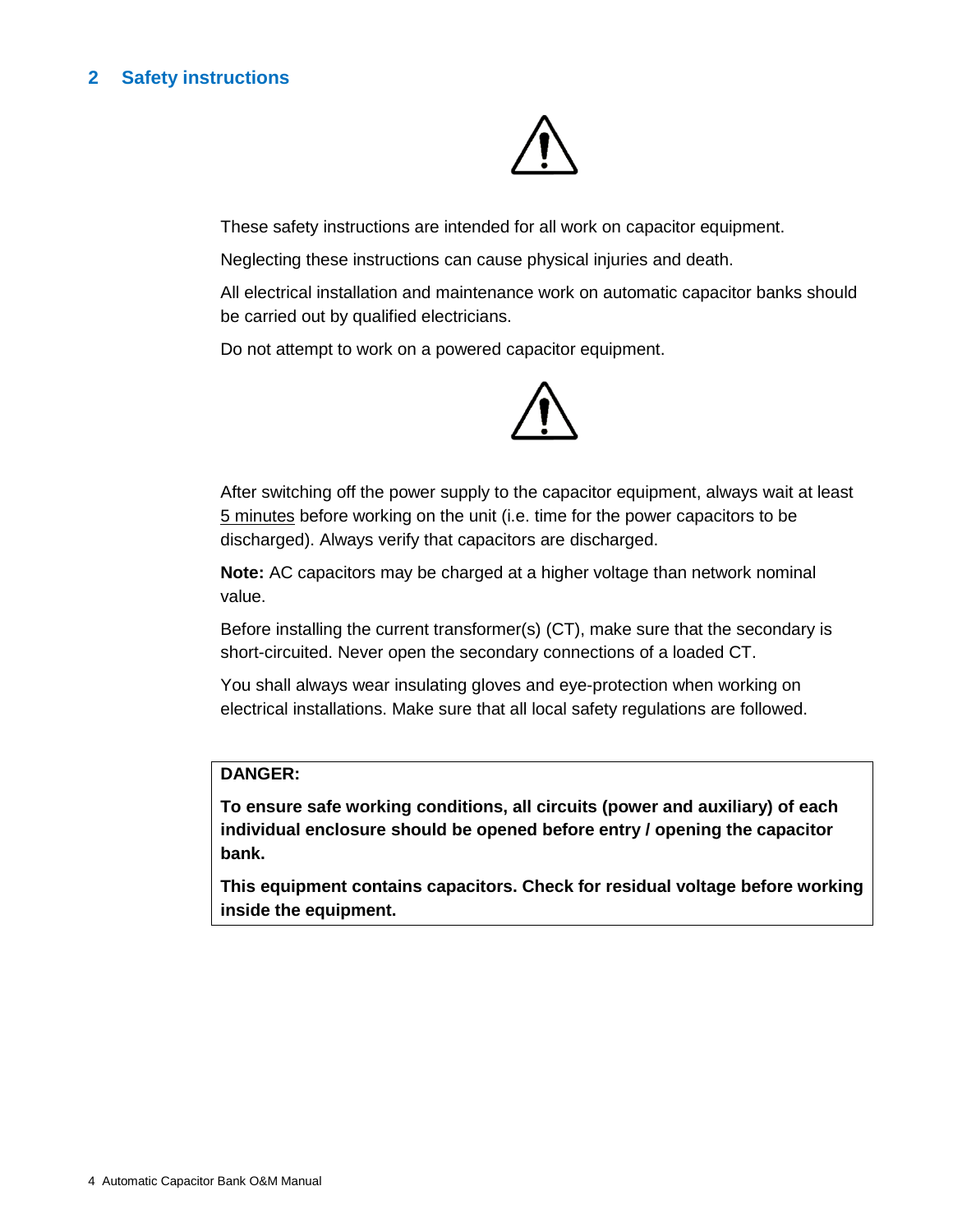## <span id="page-4-0"></span>**3 Upon reception**

The capacitors are normally delivered in a wooden crate bolted or strapped on a pallet.

Make sure that the packing has not been damaged.

After removing the packaging, perform a visual check of the exterior and interior of your capacitor bank.

Immediately notify your representative if there is any damage to the equipment.

The following documentation is supplied with the equipment:

- Wiring diagram
- RVT manual (softcopy)



#### <span id="page-4-1"></span>**3.1 Lifting and transportation guidelines**

Please note that the equipment can weigh up to several thousand pounds. Care should be taken to ensure the equipment is handled properly.

During handling and transportation, do not 'shock' the equipment (i.e., sudden jolts).

The capacitor equipment should be moved and positioned using the shipping pallet.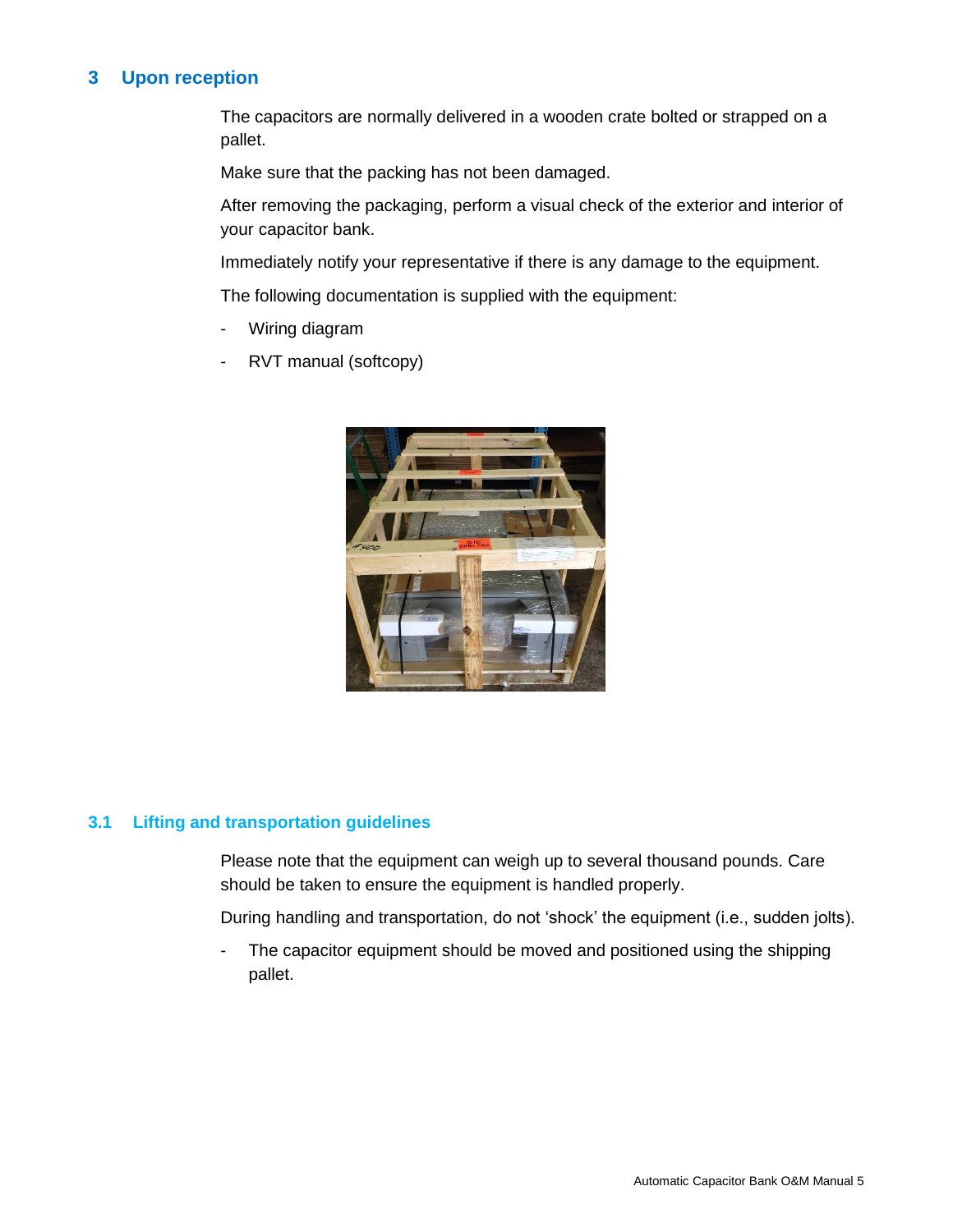- After unpacking, if the equipment was supplied with lifting eyes, lift the equipment using the lifting eyes supplied.



*Figure 1: Lifting eyes*

#### <span id="page-5-0"></span>**3.2 Identification tag**

The electrical nameplate is located on the front door, on the inside.

The nameplate information should always remain readable to ensure proper identification during the life of the capacitor bank. The bank nameplate includes key data such as the nominal voltage, frequency, KVAR, and part number.



*Figure 2: UL certification sticker on top and nameplate on bottom*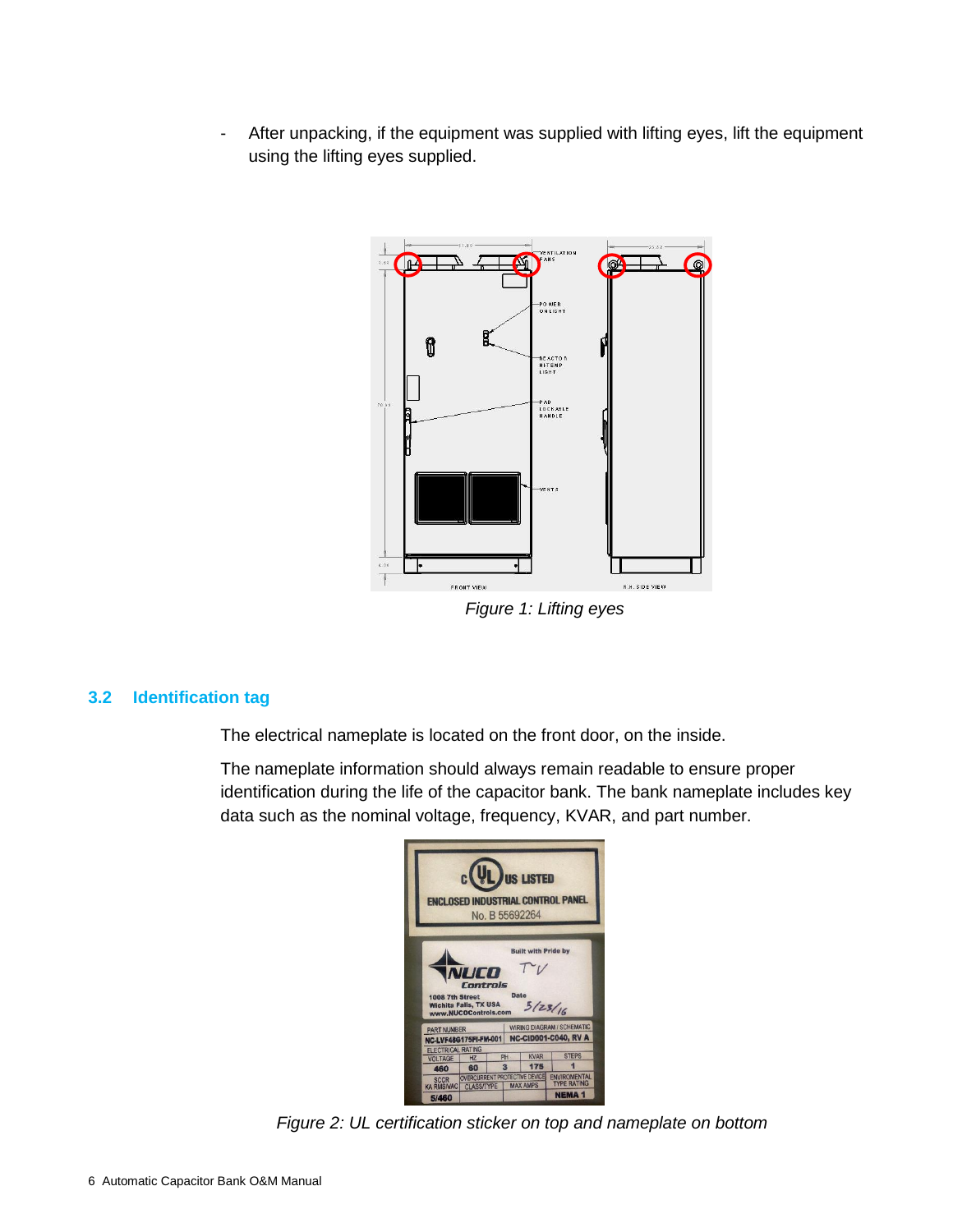### <span id="page-6-0"></span>**3.3 Storage**

The capacitor bank must be stored indoors, in a dry, dust free, non-corrosive atmosphere and protected from vibrations or shocks.

The storage temperature must be between -20°C (or -4°F) and +60°C (or +140°F).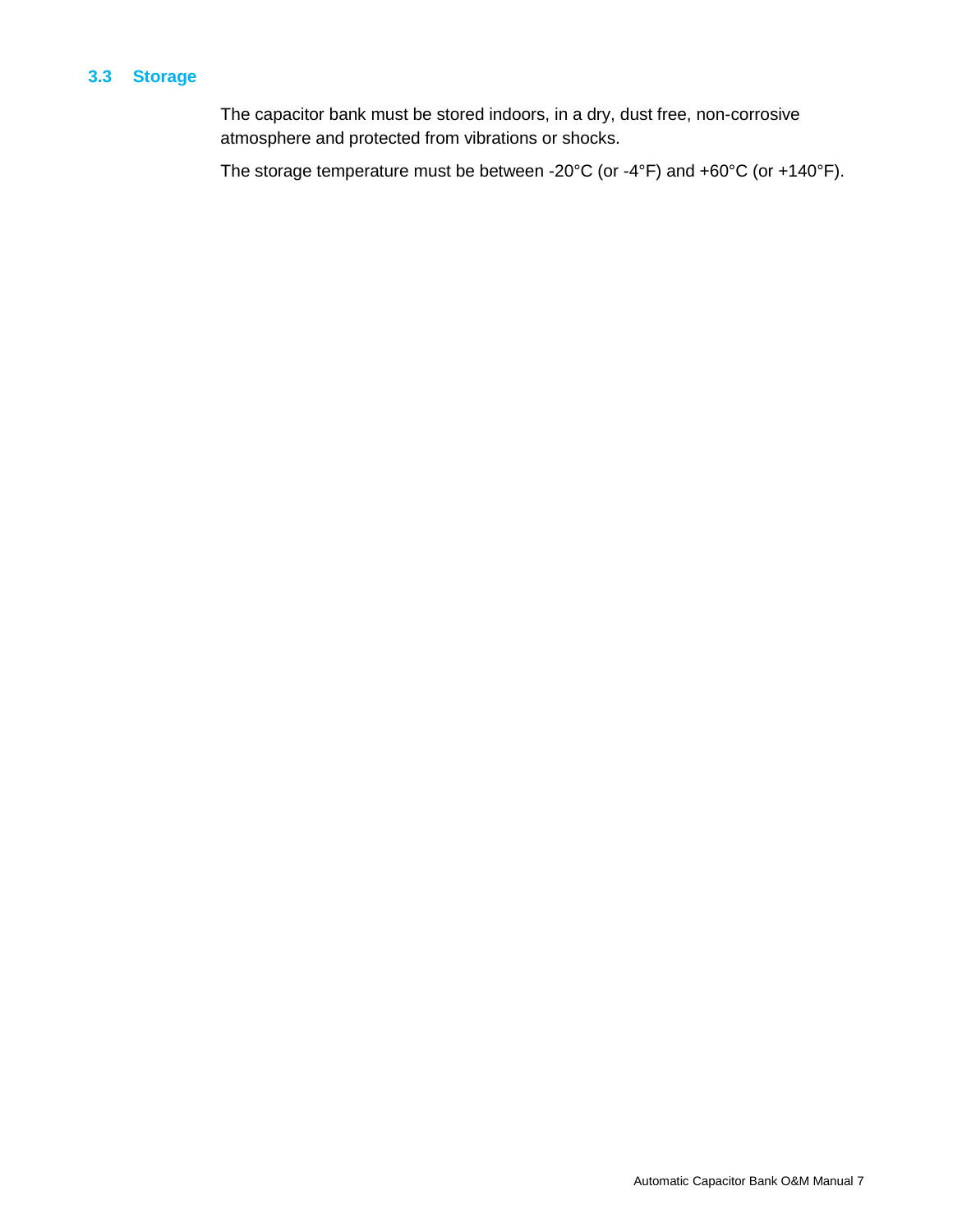#### <span id="page-7-0"></span>**3.4 Packing & unpacking**

To unpack:

- Remove the nails, screws or bolts from the crate.
- Use the unit lifting bolts if supplied and secure the unit.
- The unit may be bolted to the pallet. Remove any hardware that may be securing the equipment to the pallet. Take extra caution when handling the unpacked unit as it can weigh hundreds or thousands of pounds.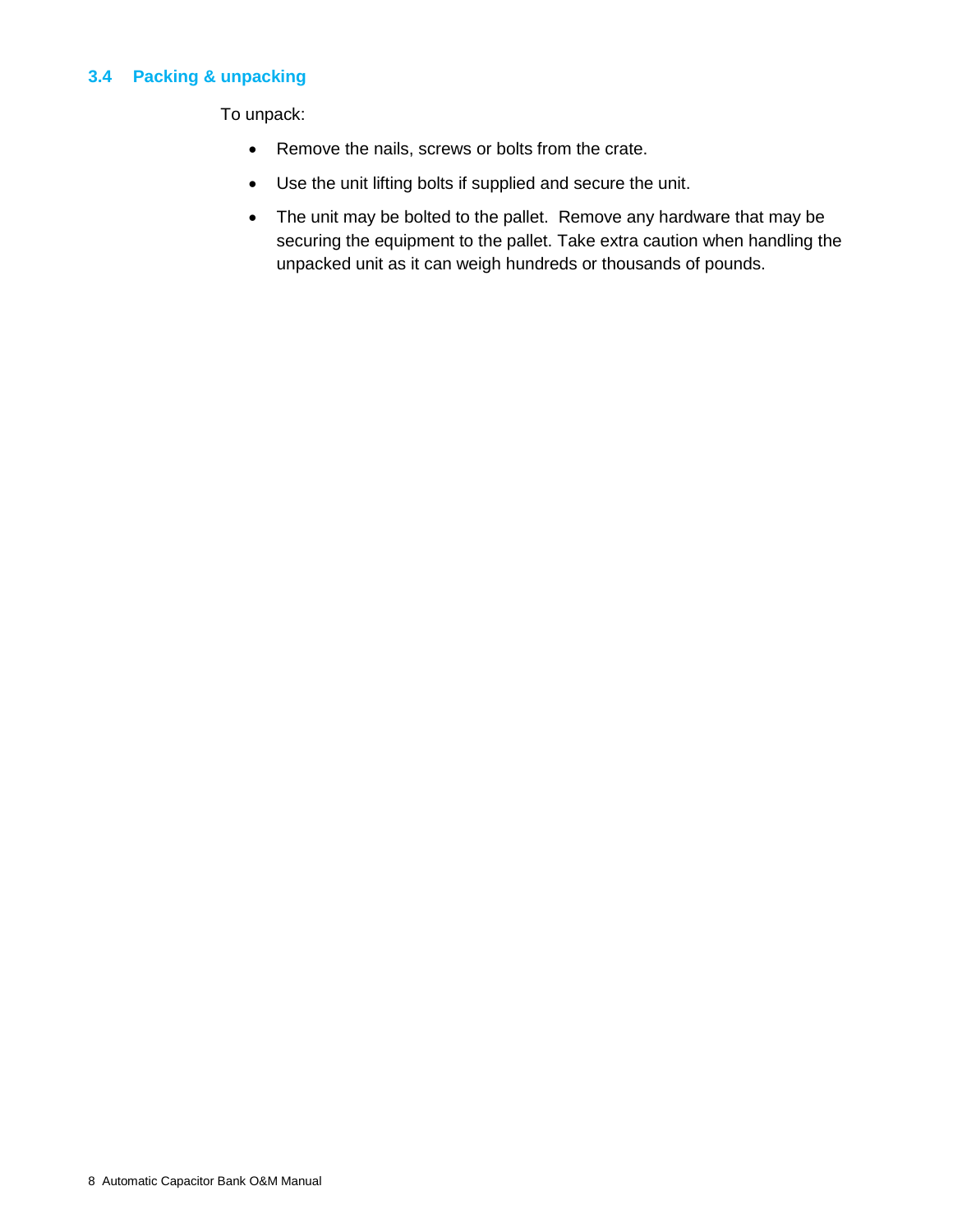#### <span id="page-8-0"></span>**4 Products overview and description**

#### <span id="page-8-1"></span>**4.1 Capacitor Bank Types**

- Free floor-standing cubicles without reactor
- Free floor-standing cubicles with reactors

All automatic capacitor banks are supplied with an ABB RVT controller as standard

#### <span id="page-8-2"></span>**4.2 Power Factor Controllers**

• RVT (provided as standard)

**Note**: A softcopy of the manual of the power factor controller is provided within the capacitor bank.



*Figure 3: RVT Power Factor controller*

#### <span id="page-8-3"></span>**4.3 Ventilation system**

Most automatic capacitor banks are air forced ventilated.

**Important note**: All fans use 120V, 60Hz power unless specified otherwise. Control power is supplied with all capacitor bank equipment.

#### <span id="page-8-4"></span>**4.4 Temperature Monitoring**

The capacitor equipment may include a thermostat that cuts the power to the RVT controller (i.e., the RVT controller will be off) when the temperature exceeds 60°C (or 140°F) inside the enclosure. In such an event, all the capacitors are switched off and the fan(s) continue to operate. A thermal cutoff switch automatically closes when temperature returns to normal conditions.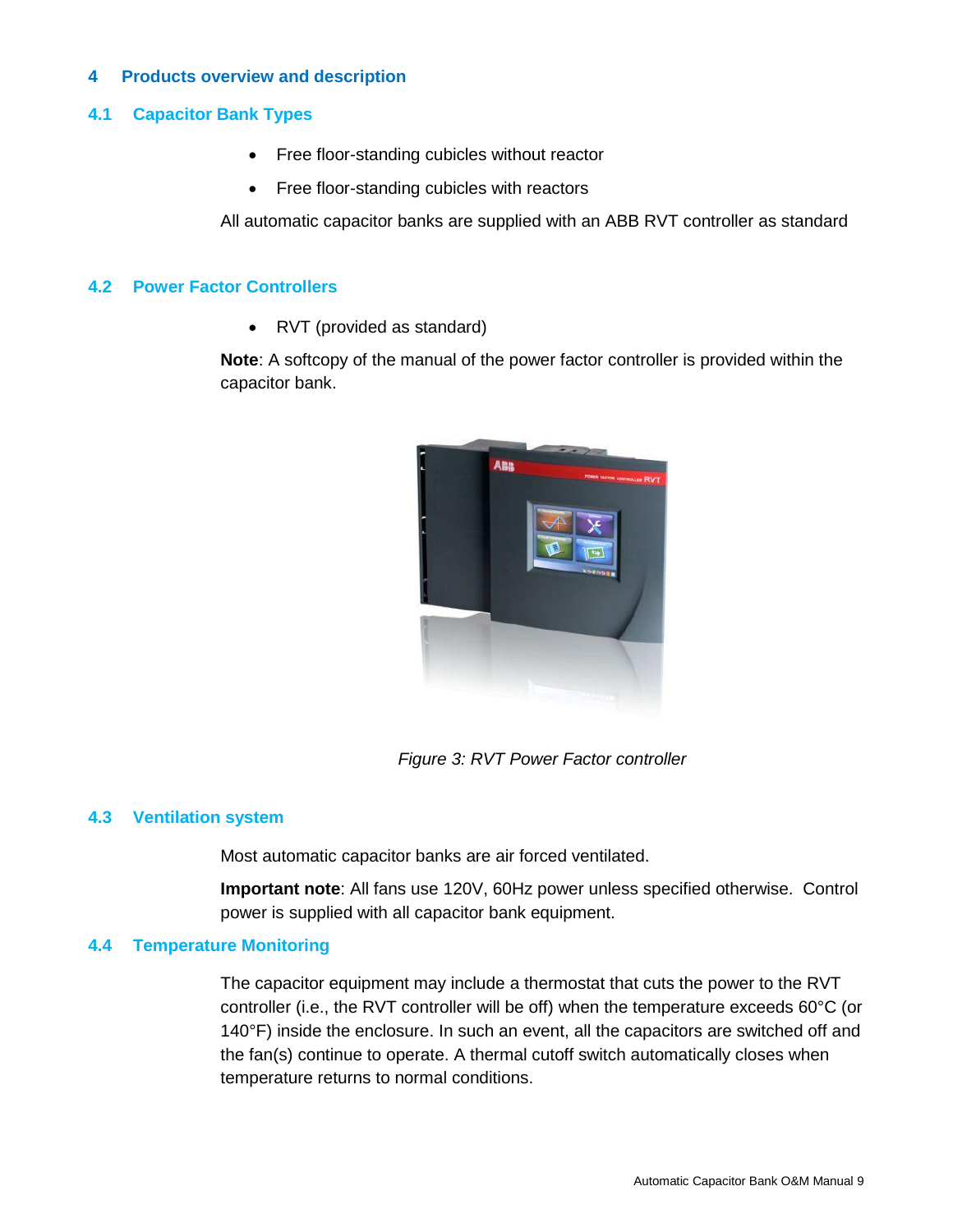# **DANGER**

**When the thermal protection switches off, the RVT controller is off but the capacitor bank is still connected to the main power supply.**



*Figure 4: Thermostat*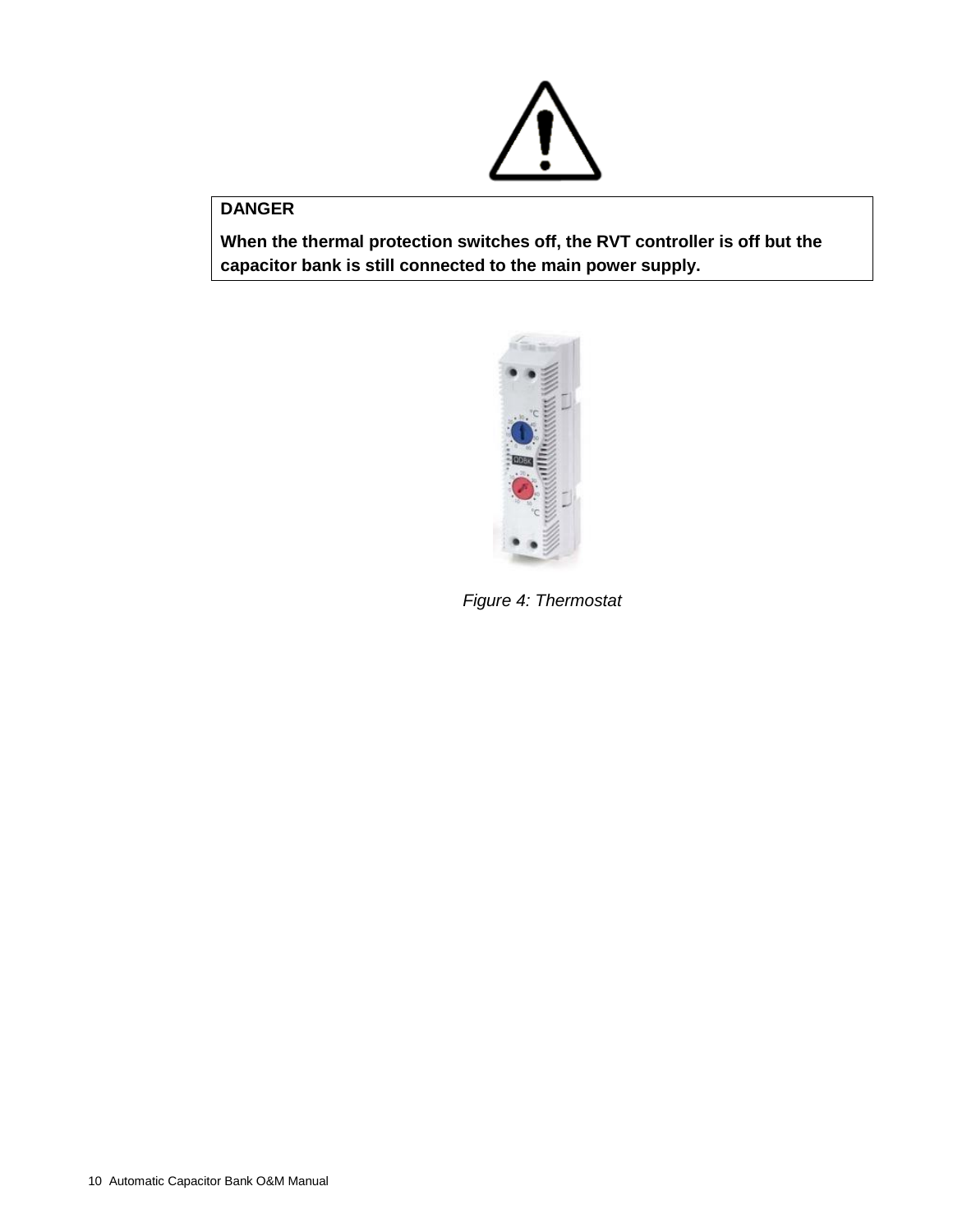#### <span id="page-10-0"></span>**5 Installation**

#### <span id="page-10-1"></span>**5.1 Working conditions: dust, moisture and temperature**

The capacitor banks can be installed indoor or outdoor depending on your order options. Place the equipment in a well-ventilated area where the ambient temperature doesn't exceed the following values:

• 40°C (or 104°F) maximum.

#### <span id="page-10-2"></span>**5.2 Harmonics**

The installation of a capacitor bank on networks with harmonics requires special precautions to avoid any risk of resonance.

In such cases, consult your representative for details.

Capacitor banks supplied with detuning reactors enable the capacitor bank to operate in a polluted network up to a THDV of 8% with following spectrum:

- $V3 = 0.5\%$   $V5 = 6.0\%$
- $V7 = 5.0\%$   $V11 = 3.5\%$
- $V13 = 3.0\%$

#### <span id="page-10-3"></span>**5.3 Mechanical installation**

#### <span id="page-10-4"></span>**5.3.1 General**

- The capacitor equipment should be installed according to local standards and requirements. It is the sole the responsibility of the installation personnel to follow local code requirements.
- Free floor standing cubicles minimum clearance distance at the back: 2 in.
- Can be placed immediately side by side with other cubicles when fans or ventilation vents are not mounted on the side.
- Incoming power cables shall be sized according to local and NEC electrical codes.
- Refer to the equipment mechanical drawings to locate the incoming connection location.
- The depth of the capacitor equipment may vary based on the KVAR rating. Refer to the equipment drawings for specific dimensional information.
- The equipment should be secured to the installation location using the mounting holes provided in the enclosure or on mounting feet.
- Installation personnel shall take all the necessary precautions to ensure the equipment certification is not compromised.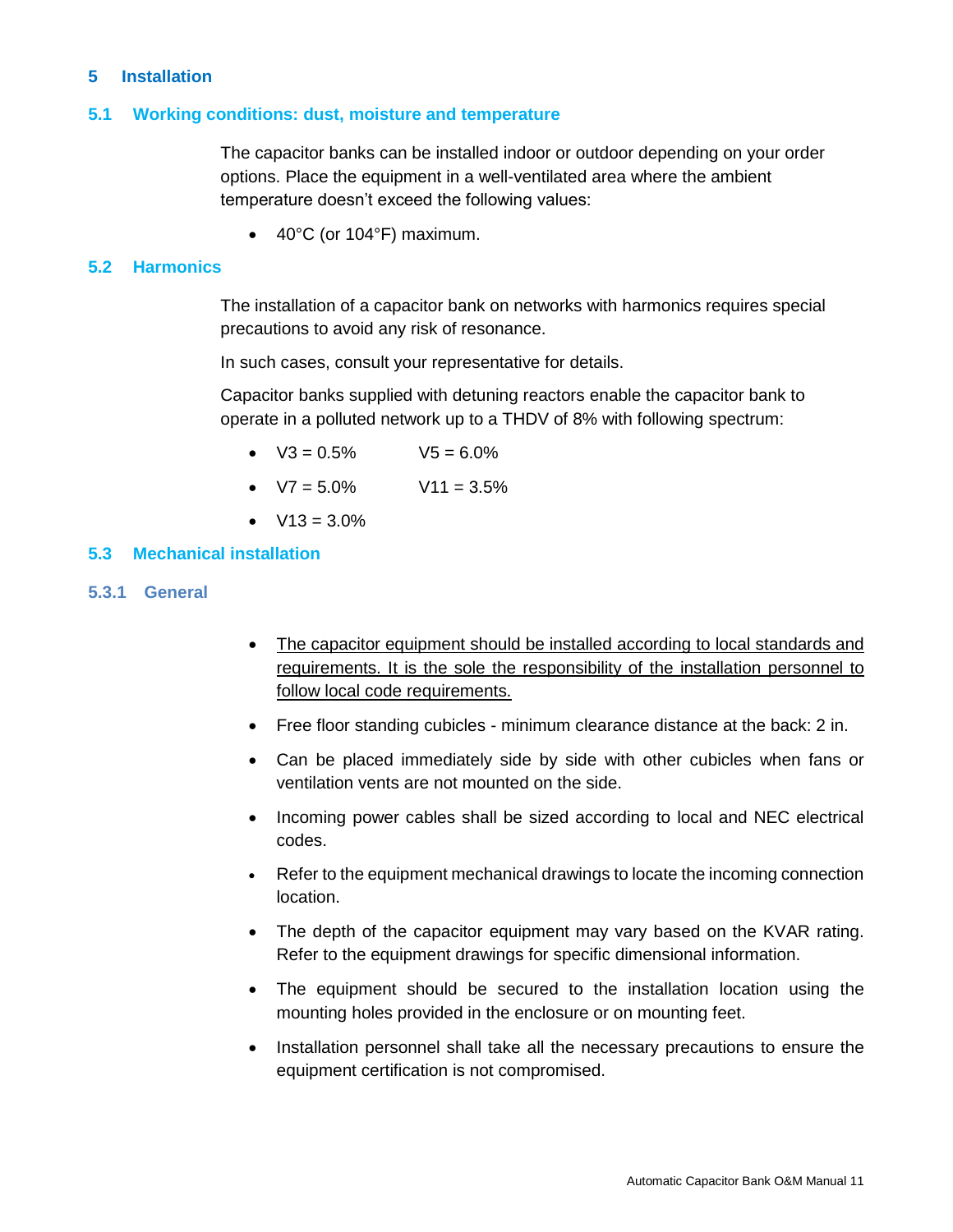#### <span id="page-11-0"></span>**5.4 Electrical installation**

#### <span id="page-11-1"></span>**5.4.1 Electrical insulation test**

All capacitor equipment are hi-potted as follows: Vsys\*2 + 1000V for 1 sec.

Example: For a 600V capacitor bank, a 2200V (600V\*2 + 1000V) insulation test will be applied between each phase and ground.

#### <span id="page-11-2"></span>**5.4.2 Electrical connections overview**

Each capacitor bank requires:

- Power connections
- Current transformer (CT) connections
- RVT automatic or manual commissioning

#### <span id="page-11-3"></span>**5.4.3 Ground connection**

Grounding lugs are provided in all enclosed capacitor equipment. Grounding lugs can be identified by locating the ground sticker next to the grounding lug.



 *Figure 5: Ground connection* 

#### <span id="page-11-4"></span>**5.4.4 Power cables selection**

Power cables should be sized by following local code and NEC requirements. Refer to NEC 460-8 for additional information regarding capacitor equipment. All NEC code requirements must be followed.

**Note**: When selecting the appropriate cable size, please consider possible future expansion of the equipment (i.e. additional power modules) if ordered with this option.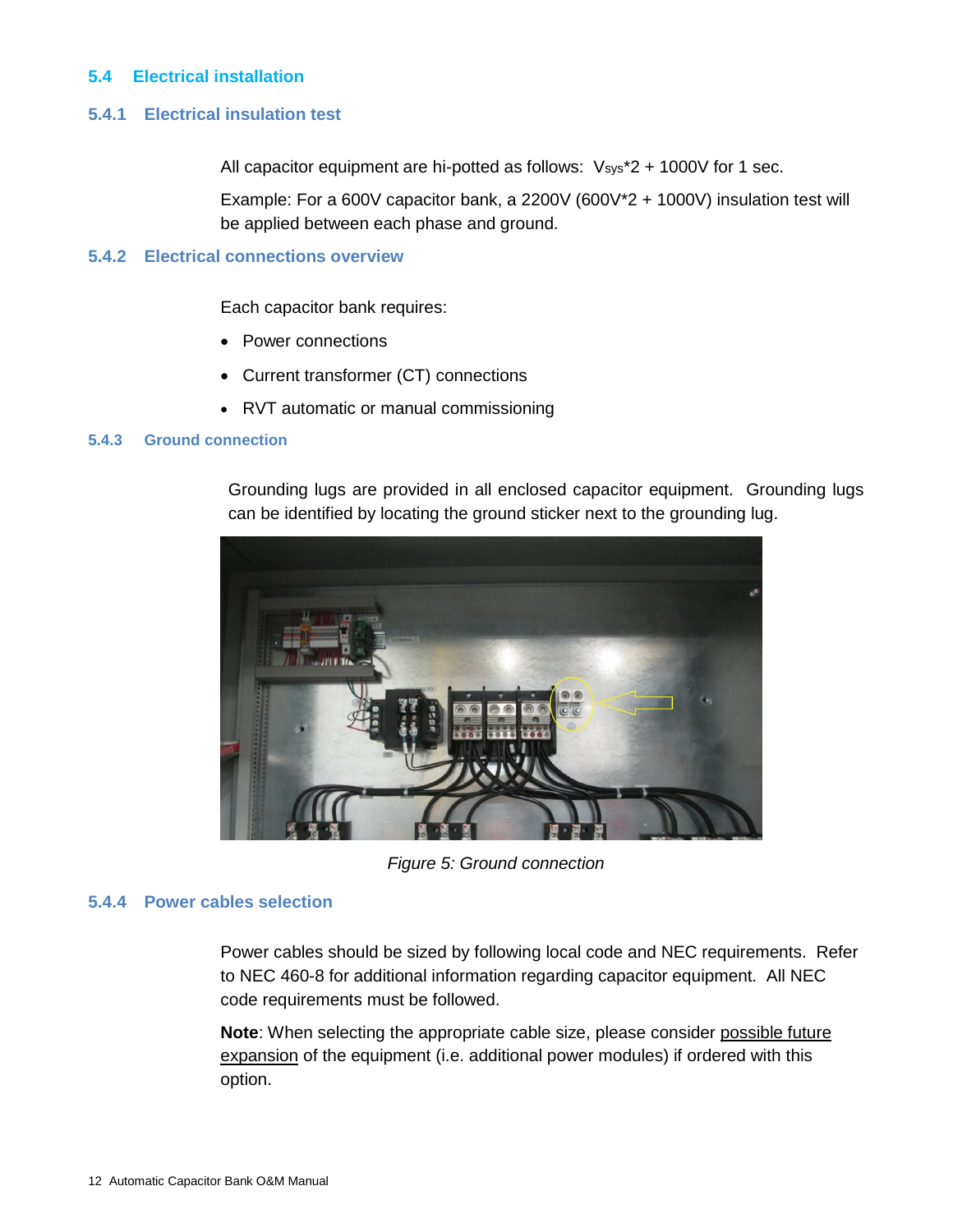#### **Main switch, fuses and/or circuit breaker**

At the location of the bank installation, the network short-circuit current shall be taken into consideration to determine the main incoming fuses, or rating of the circuit breaker.

To disconnect the unit from the network, a circuit breaker is recommended or may be required based on local and international code requirements.

A non-fused or fused disconnect may also be used. Follow local and international standards to ensure proper application.

It is recommended that the circuit breaker be sized a minimum of 1.5 times the nominal current rating of the capacitor bank to minimize chances of nuisance tripping.

Fuse should be sized based on the type of fuse used. Time delay J fuses should be sized 1.65 times the capacitor bank nominal current rating and non-time delay fuses should be rated 3 times the capacitor bank nominal current rating to minimize chances of nuisance blowing.

#### <span id="page-12-0"></span>**5.4.5 Electrical connections – Top or side entry**

- The capacitor banks are top or side cable entry by default.
- Connect the ground.
- Connect the power cables to the incoming power distribution block, breaker, or disconnect switch

\*The incoming lugs accept various cable gauges based on the capacitor bank rating. Refer to the capacitor equipment documentation for details.



*Figure 6: Capacitor bank power cables connection to distribution block*

• Connect the CT cables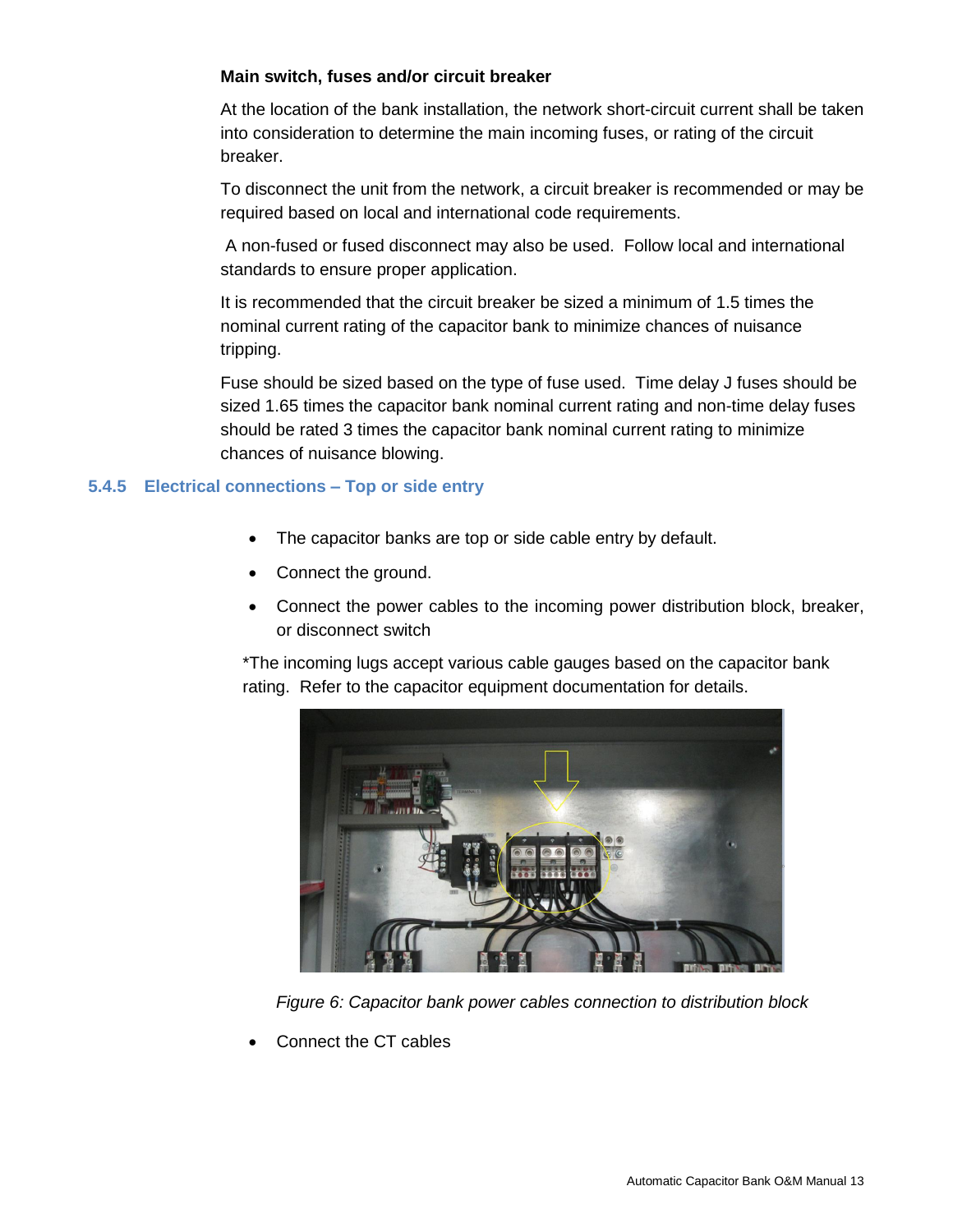#### <span id="page-13-0"></span>**5.4.6 Current transformer selection**

The current transformer (CT) is not included with automatic power factor correction equipment. The CT must be ordered separately.

CT connections must be installed in a closed loop configuration. This means that the CT should monitor the total current (i.e. both the load current and capacitor current).

CT specification:

- 1 or 5 A secondary current rating.
- 15 VA burden for up to 30 meters with 2.5 mm<sup>2</sup> cable. For longer cables lengths, refer to Figure 7. If the CT is shared with other loads, the proper VA burden should be used accordingly.
- Class 1 resolution or better.
- Primary side current rating should be sufficient to monitor the total line current.

The capacitor equipment is provided with an ABB RVT controller with the ability to automatically change the phase-rotation to ensure proper monitoring.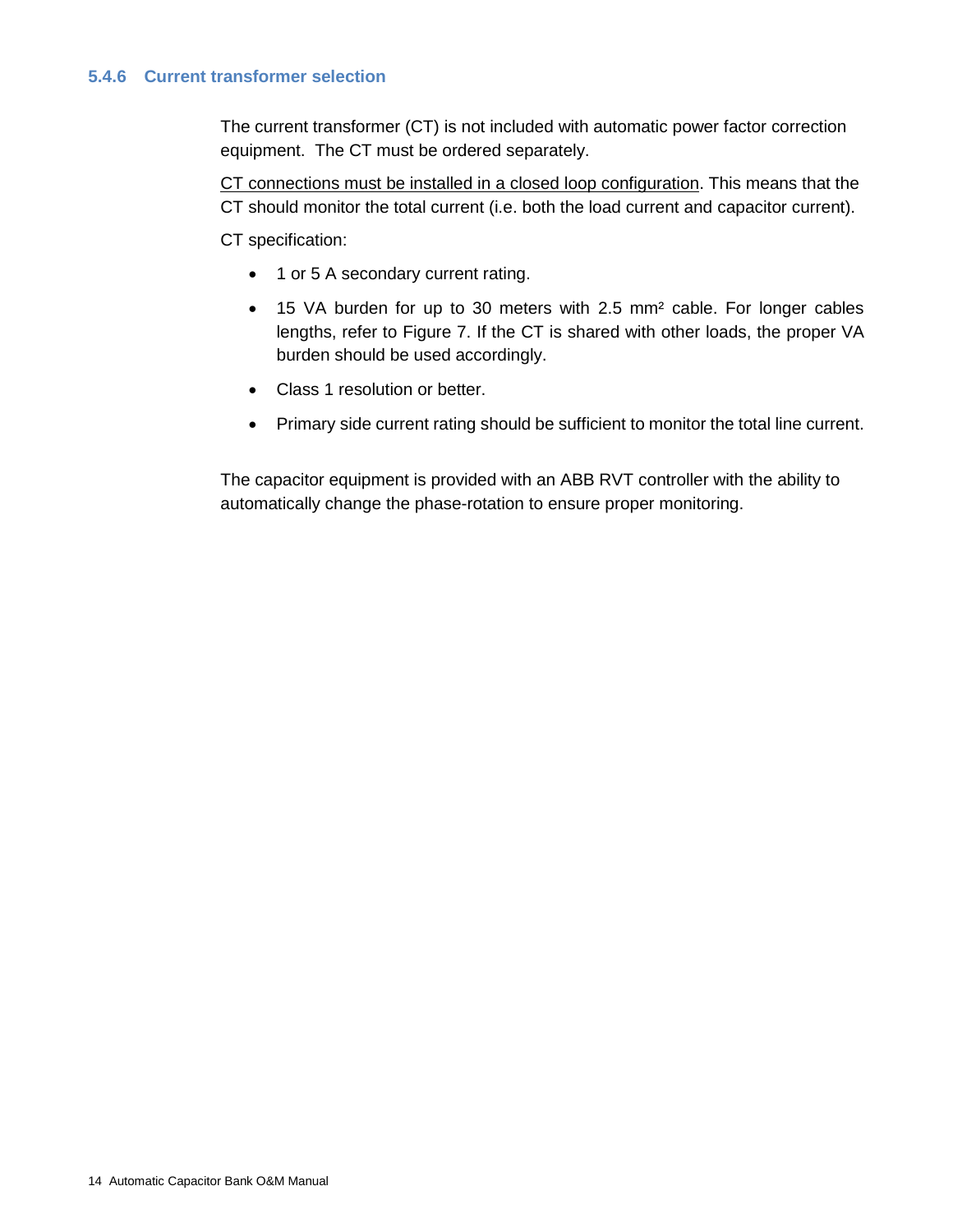

*Figure 7: Flow chart for CT determination*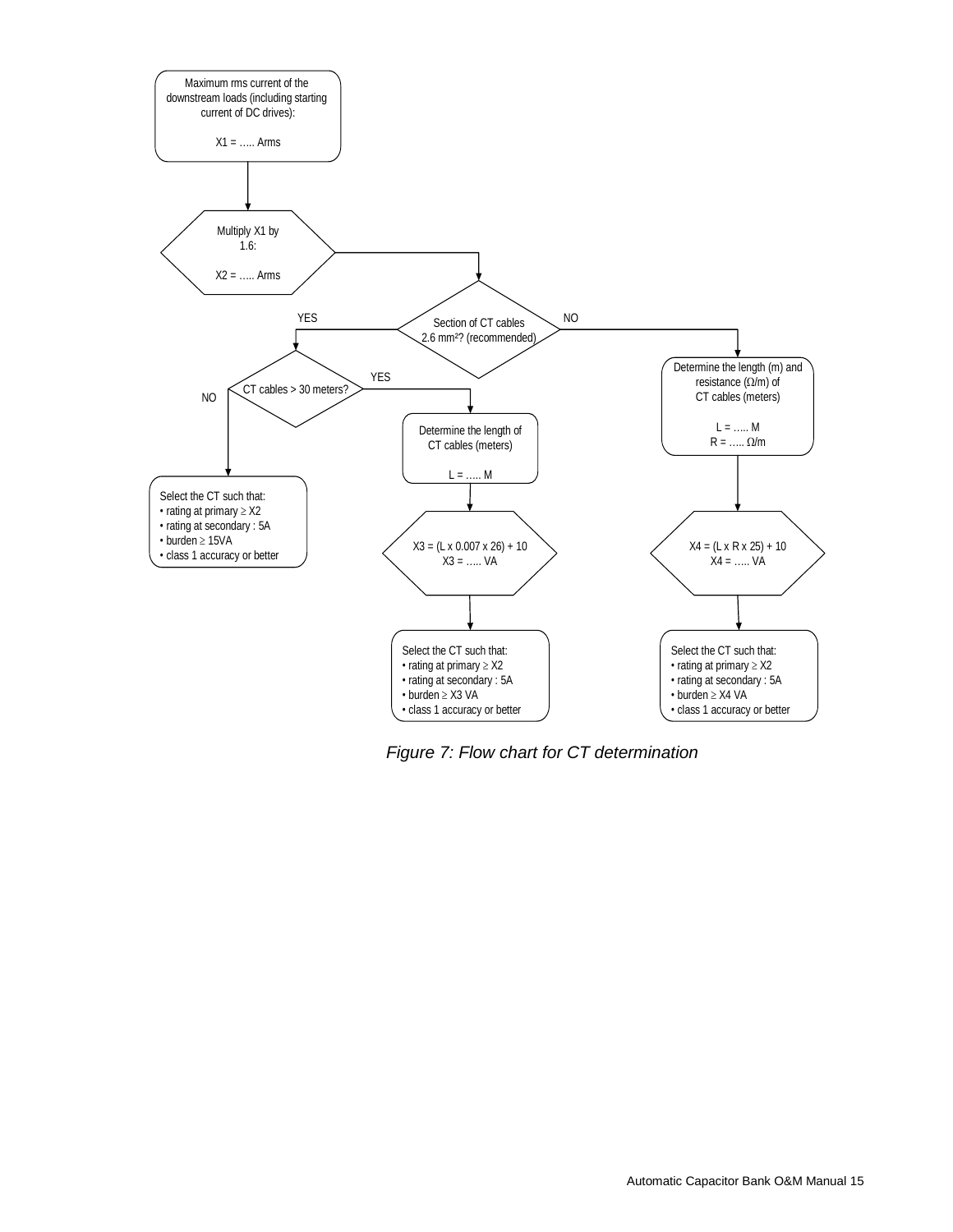

<span id="page-15-0"></span>**WARNING: When connecting the CT(s), the secondary terminals of each CT must be shorted. Failure to do so may result in CT damage and damage to the installation. Once the CT connections to the capacitor banks have been made, remove the short circuit.**



*Figure 8: CT representation*

**WARNING: A CT can be connected to several pieces of equipment. The CT must be connected in series.**

The CT shall be connected to CT's terminals as per the electrical layout provided in each unit.



*Figure 9: Single CT connection example*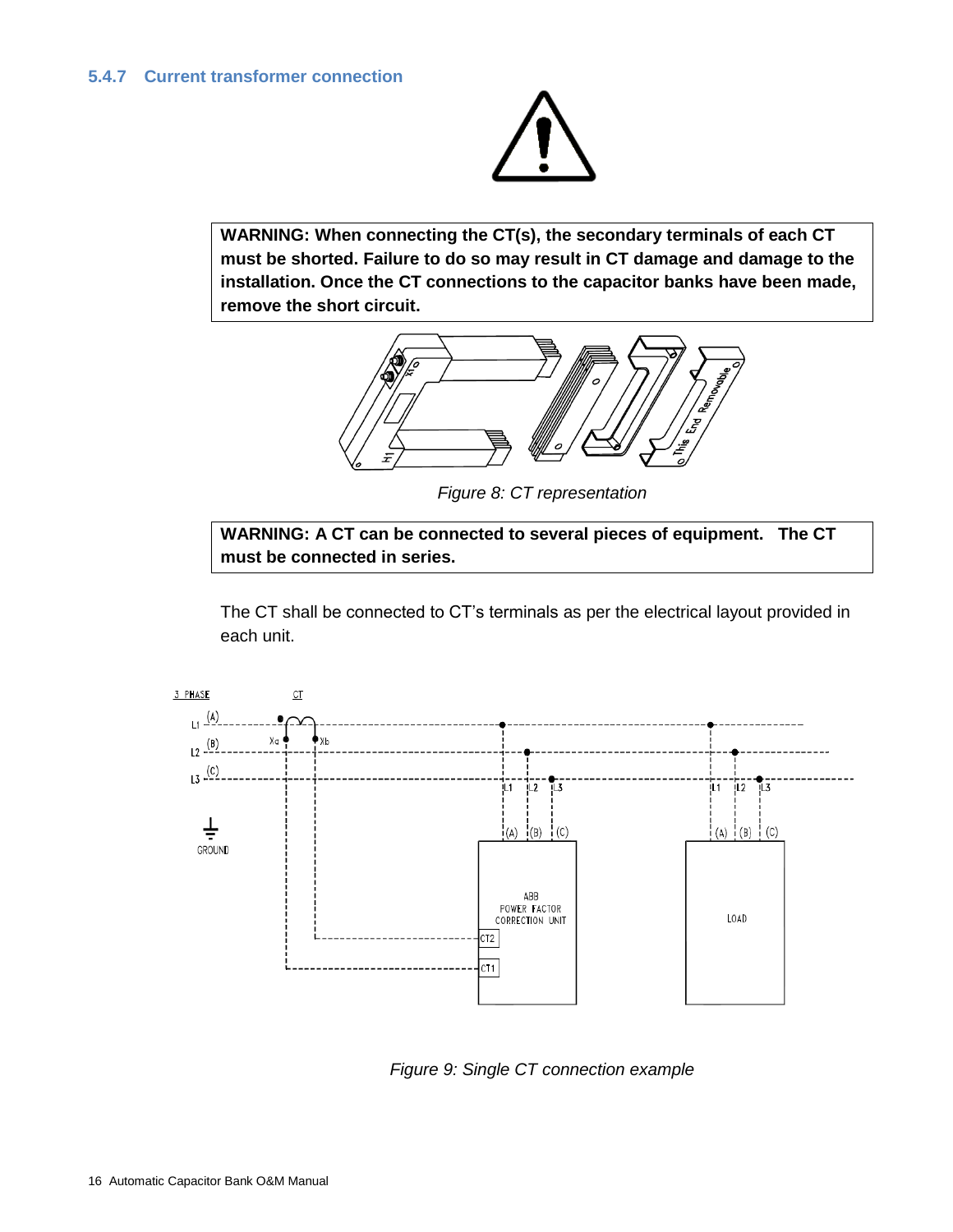The CT terminal block can handle control cable wiring with cross sections from 0.5 mm² to 10 mm² (24 to 6 AWG).

Run CT cables inside the cubicle. The cables can be installed in the cable duct (if supplied) used for other control wires.

The CT connections should be terminated on the connection points labelled k and l.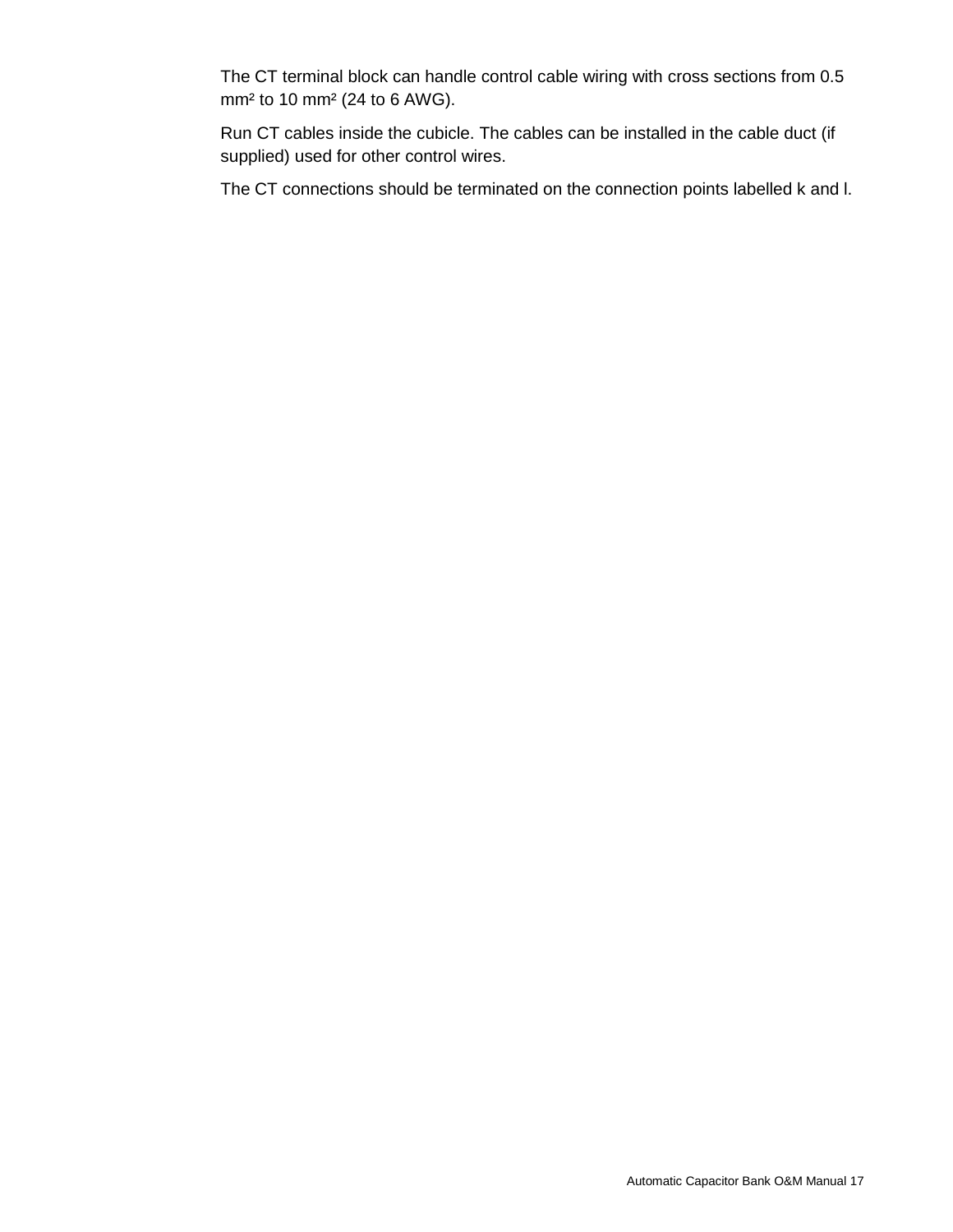<span id="page-17-0"></span>When a multi ratio split core CT is used, the appropriate ratio is selected by connecting either X1 to X5 to the terminal marked l. The CT ratio should be selected as close as possible to the requested CT specification.



*Figure 9: Multi ratio CT*

#### **Summation transformer**

For more complex situations (i.e.: two or more power source connections), the current has to be measured at different locations in order to monitor the total load current.

This situation requires a summing CT to totalize the load and generate a single 1A or 5A output to represent the total load.

When a summing CT is used, the terminal markings will usually be H1, H2 and X1, X2. The secondary connections X1 and X2 should be connected to k and l, respectively.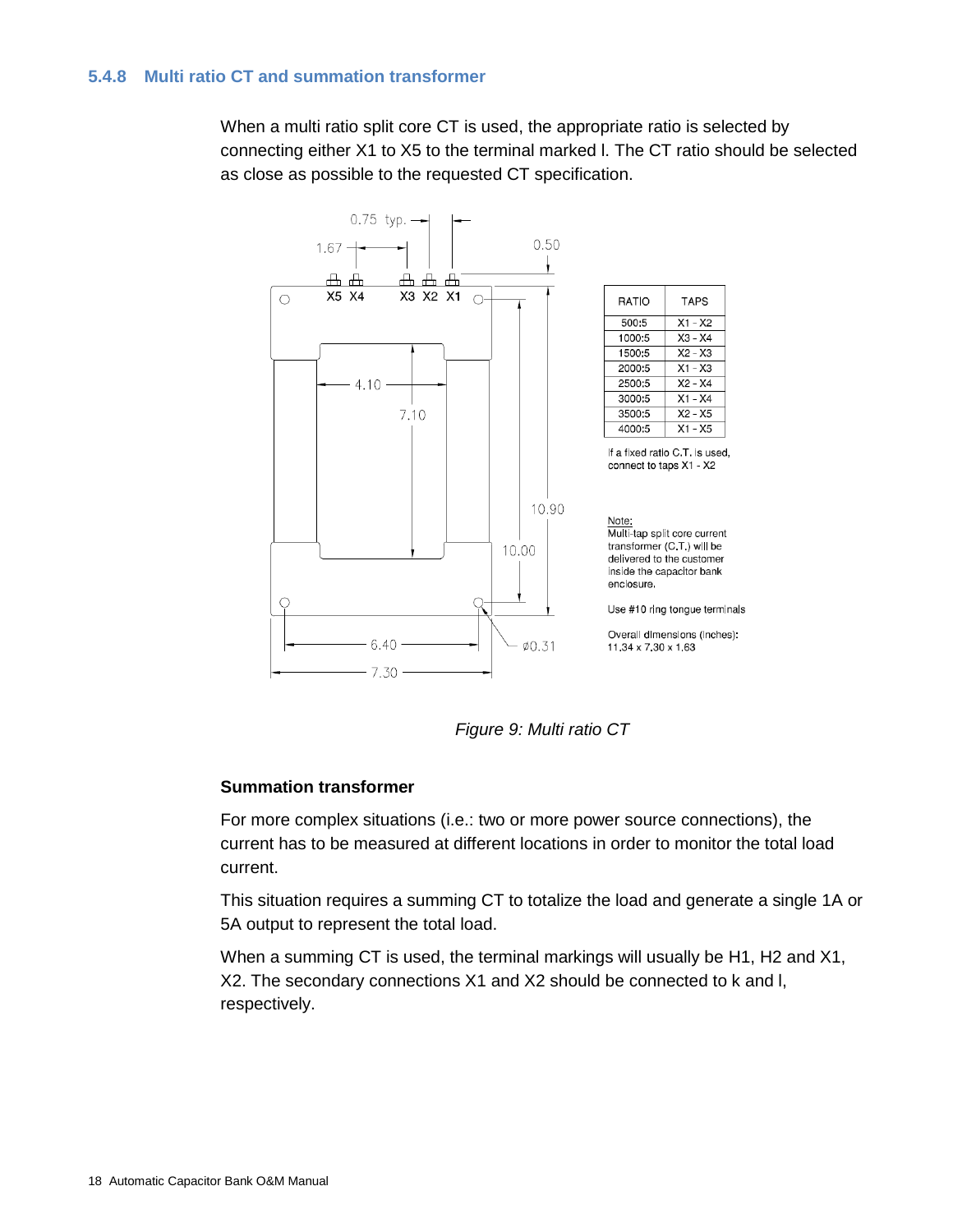

*Figure 10: Summation CT 5+5:5*

The first CT should be connected to H1 and X1 while the second CT should be connected to H2 and X2 on the summation CT.

**It is important that all CT's monitor current in the same direction.**

#### <span id="page-18-0"></span>**5.4.9 Connection of several banks in parallel**

Several automatic capacitor banks can be connected in parallel.

All capacitor banks are master units (i.e. fitted with a RVT controller). If two units or more are connected, they must be connected as shown in Figure 11.



*Figure 11: Connection of several capacitor banks in parallel*

The "switching delay" parameter of each RVT Controller must be set differently.

If the RVT controllers are set to normal mode, we recommend using a switching time delay difference of 1 sec. (e.g. 40s, 41s, 42s …).

If the controllers are set to integral mode, we recommend using a switching time delay difference of at least 21 sec. (e.g. 120s, 141s, 162s …).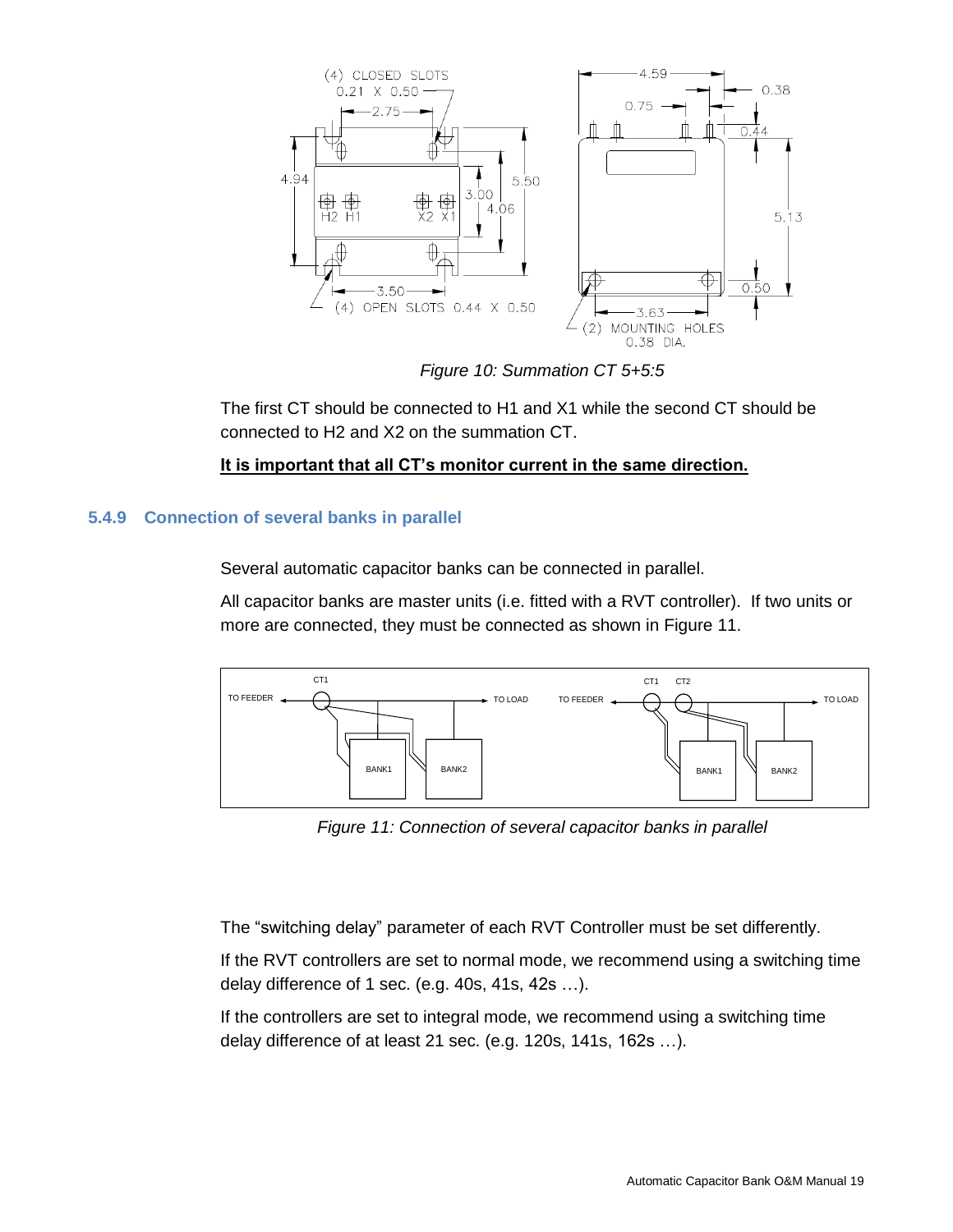#### <span id="page-19-0"></span>**6 Quick commissioning steps**

- 1. General check of the capacitor bank: tightness of all connections, ground, fuses, contactors, etc.
- 2. Check incoming power cables, circuit breaker, and/or fuses to ensure they are sized correctly and according to local and international code requirements.
- 3. Check that the CT (s) is (are) properly installed (closed loop) and connected.
- 4. Remove the CT short circuit jumper.

**Note: Your capacitor bank is equipped with a RVT controller, refer to the RVT instruction manual for more details.**

#### <span id="page-19-1"></span>**7 Troubleshooting**

Most of the capacitor bank operating problems may be identified with the help of error messages or icons displayed on the RVT controller.

Refer to the troubleshooting paragraph in the RVT controller instruction manual.

If the RVT controller is properly connected but nothing appears on its display, this may be due to one of the following reasons (by order of precedence):

- No power supply (check the wiring, fuses, etc...).
- Thermostat fails or opens due to too high temperature ( $> 60^{\circ}$ C or 140 $^{\circ}$ F) in the cubicle. If temperature related, it may be due to an ambient temperature (i.e. outside the bank enclosure) above the maximum allowed temperature. (> 40°C or 104°F).
- Failure of both fans and thermostat. This could cause a very high temperature and cause the internal protection of the RVT controller to activate (about 85°C or 185°F).
- Faulty RVT controller.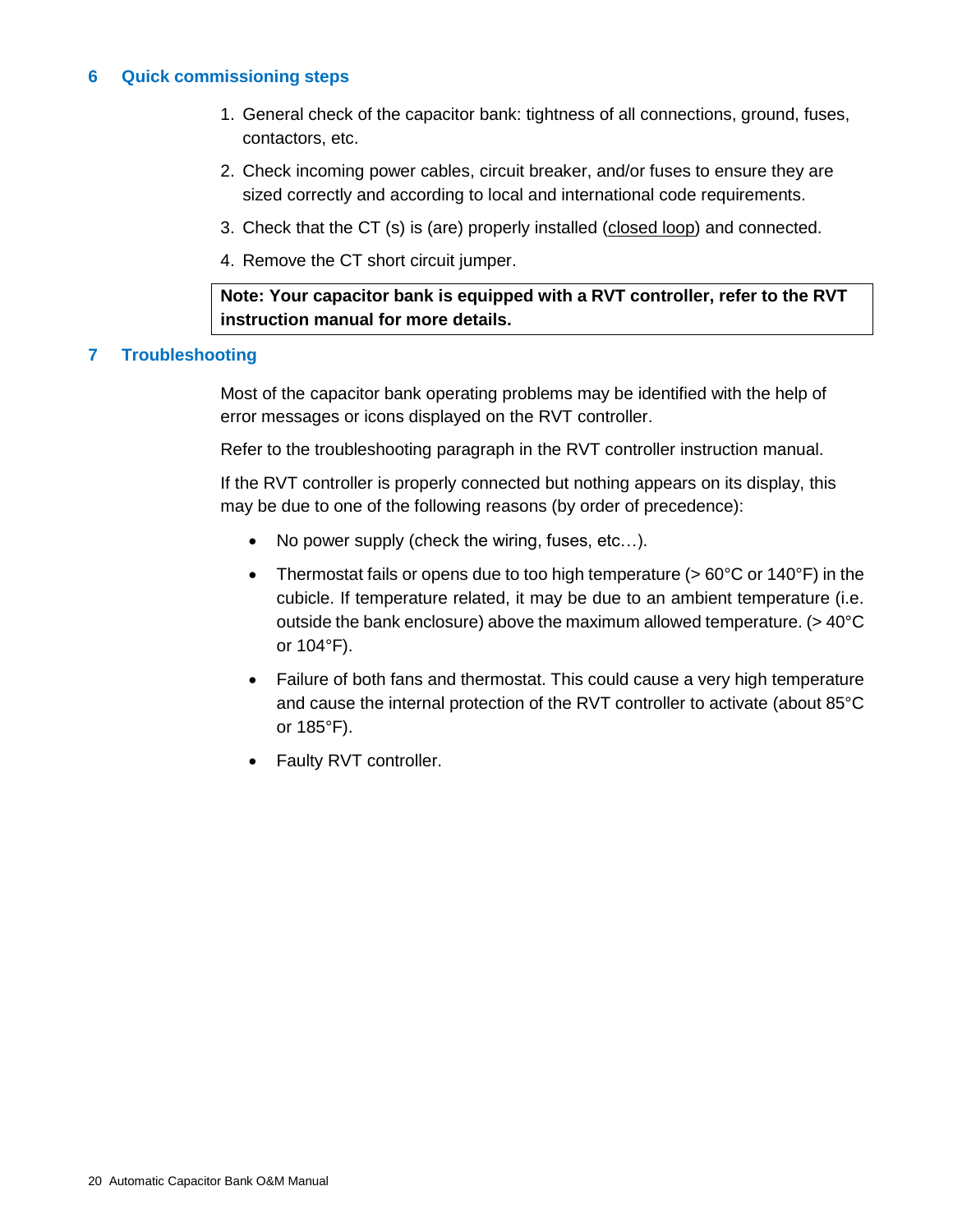#### <span id="page-20-0"></span>**8 Maintenance**

All maintenance operations must be completed by a qualified electrician.

The interval between two maintenance procedures depends on site conditions but should not be longer than one year.

#### **Regular maintenance procedure:**

- Check ambient temperature and equipment ventilation (should be within specification)
- Isolate the capacitor bank from the power source
- Open the front door panel
- Clear air inlet and outlet
- Clean all parts from dust and dirt
- Check fuses
- Re-torque all power connections (i.e., breakers, power distribution blocks, fuse blocks, contactors, capacitors, etc)

Re-energize the capacitor bank:

- Switch on each capacitor step manually with RVT controller
- Check contactors for proper operation replace them if necessary
- Check operation of the RVT Controller
- Measure capacitor currents (in all three phases) for every capacitor step and record the measurements

**Note**: current measurements should be compared to expected nominal current ratings of the capacitors. If current is 10% lower than the expected nominal current, the capacitors should be replaced.

Nominal current is normally given by:  $I_n = \frac{Q_x}{H_{\text{rad}}}$  $U_n\sqrt{3}$ 

Where:

- $I_n$  = current in one phase
- $Q_x$  = Reactive power (kvar) of the capacitor step
- $\sqrt{3}$  = = square root of three
- $\bullet$   $U_n$  = RMS phase to phase voltage

#### **Fan replacement:**

Fan replacement is subject to environmental and installation conditions. As a result, the service life will vary site to site.